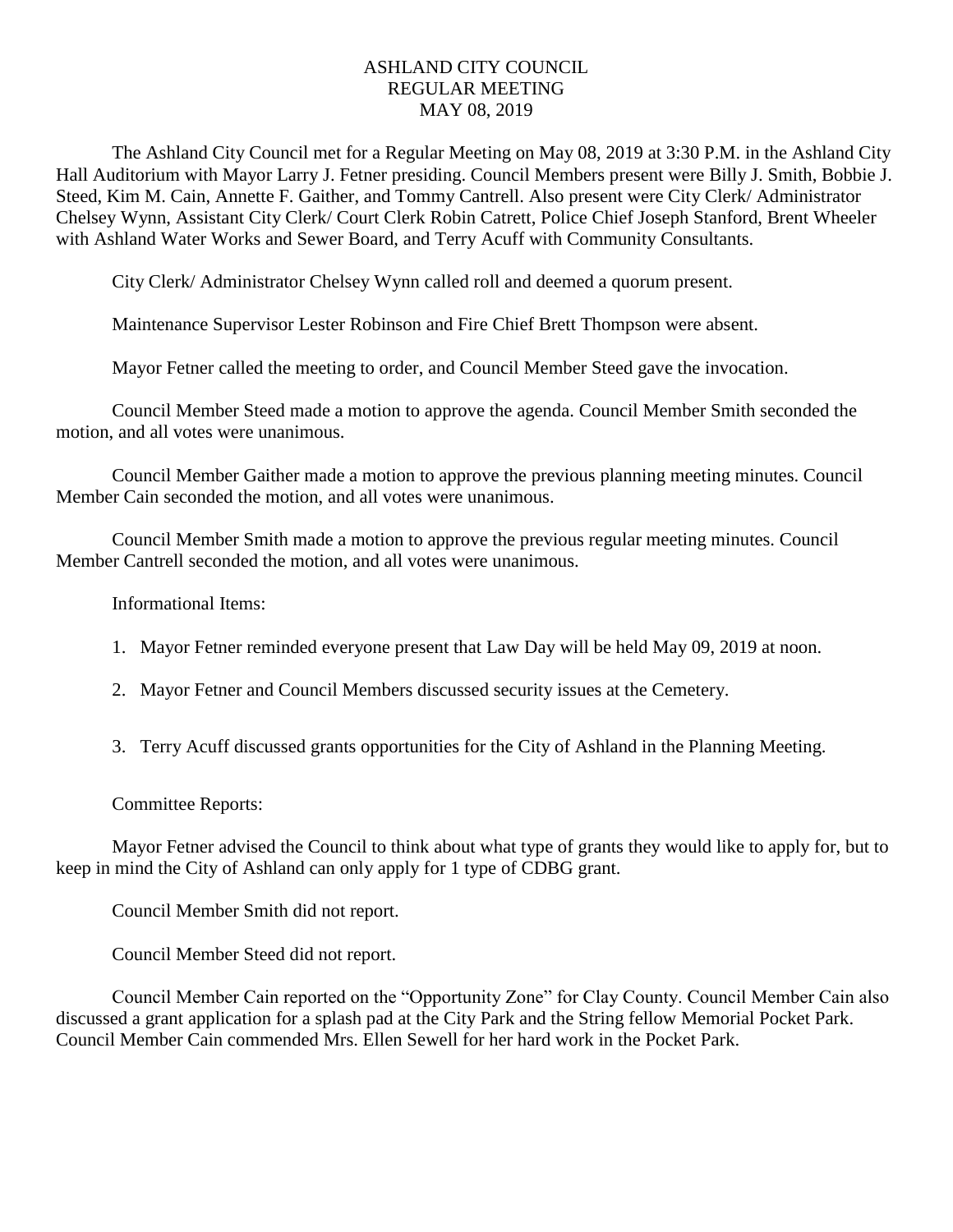## 05.08.2019 Regular Meeting Page 2

Council Member Gaither reported Mrs. Angela Kerr commended the Police Department for their work at the Clay County Fair and advised she had no issues getting to her residence. Council Member Gaither also discussed the upcoming 2020 Census and the need for everyone to participate. Council Member Gaither explained the Censes will directly affect 143 programs. Council Member Gaither also discussed an option with Alabama Power for security cameras at a monthly service fee.

Council Member Cantrell did not report.

Police Chief Stanford reported on the Clay County Fair. Chief Stanford advised he will be conducting interviews for the Dispatcher position on Friday May 10, 2019. Chief Stanford did not have a report of Officer McGraw who is currently in the Police Academy. Chief Stanford also reported on current cases the Police Department is working on.

City Clerk/ Administrator Wynn did not report.

New Business:

Council Member Cantrell made a motion to approve the bills received since the last regular meeting in the amount of \$10,172.50. Council Member Cain seconded the motion, and all votes were unanimous.

Council Member Cain made a motion to transfer funds from the Brick Memorial Fund to the Alcohol Fund. Council Member Cantrell seconded the motion, and all votes were unanimous.

Council Member Gaither made a motion approving to pay Valent Group \$2,000.00 for Right of Way Bond Policy Renewal. Council Member Smith seconded the motion, and all votes were unanimous.

Council Member Cain made a motion to pay Book Systems Inc. \$895.00 for Atrium Express subscription renewal for the Library. Council Member Gaither seconded the motion, and all votes were unanimous.

Council Member Cantrell made a motion to pay Valent Group \$375.00 for quarterly consulting fees. Council Member Gaither seconded the motion, and all votes were unanimous.

Council Member Cain made a motion to approve the purchase of cameras for WOLFCOM Enterprises for the Police Department at a cost of \$1,341.00. Council Member Cantrell seconded the motion, and all votes were unanimous.

Council Member Smith made a motion to accept the resignation from part-time Library Aide Olivia Sayre effective May 10, 2019. Council Member Cain seconded the motion, and all votes were unanimous.

Council Member Gaither made a motion to open and advertise for two weeks for a Part-Time, Seasonal Library Aide. Council member Cain seconded the motion, and all votes were unanimous.

Council Member Smith made a motion approving to declare that a small portion of an abandoned alleyway located east of the East Central Alabama Gas District (particularly described by Ordinance No. 2019- 05-08-01) is no longer needed for public or municipal purposes and that its fair market value is five hundred dollars (\$500.00). Council Member Cantrell seconded the motion, and all votes were unanimous.